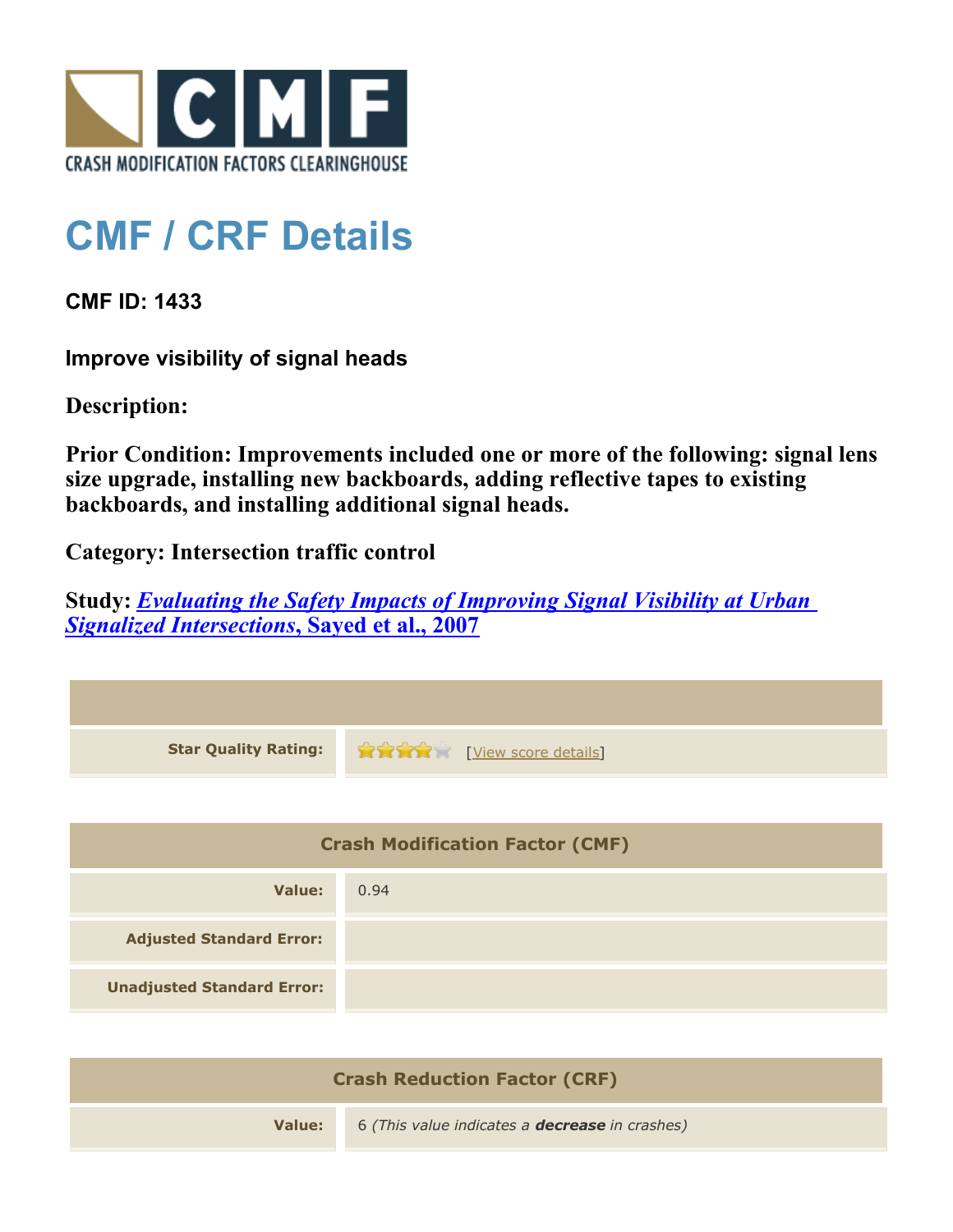**Adjusted Standard Error:**

**Unadjusted Standard Error:**

| <b>Applicability</b>                    |                                           |
|-----------------------------------------|-------------------------------------------|
| <b>Crash Type:</b>                      | All                                       |
| <b>Crash Severity:</b>                  | All                                       |
| <b>Roadway Types:</b>                   | Not specified                             |
| <b>Number of Lanes:</b>                 |                                           |
| <b>Road Division Type:</b>              |                                           |
| <b>Speed Limit:</b>                     | 50 km/h (30 mph)                          |
| <b>Area Type:</b>                       | Urban                                     |
| <b>Traffic Volume:</b>                  |                                           |
| <b>Time of Day:</b>                     | Day                                       |
| If countermeasure is intersection-based |                                           |
| <b>Intersection Type:</b>               | Roadway/roadway (not interchange related) |
| <b>Intersection Geometry:</b>           | $4$ -leg                                  |
| <b>Traffic Control:</b>                 | Signalized                                |
| <b>Major Road Traffic Volume:</b>       |                                           |
| <b>Minor Road Traffic Volume:</b>       |                                           |

| <b>Development Details</b>      |                                                                                                                          |
|---------------------------------|--------------------------------------------------------------------------------------------------------------------------|
| <b>Date Range of Data Used:</b> | 1999 to 2004                                                                                                             |
| <b>Municipality:</b>            | City of Burnaby, City of Coquitlam, City of Kelowna, City of New<br>Westminster, City of North Vancouver, City of Surrey |